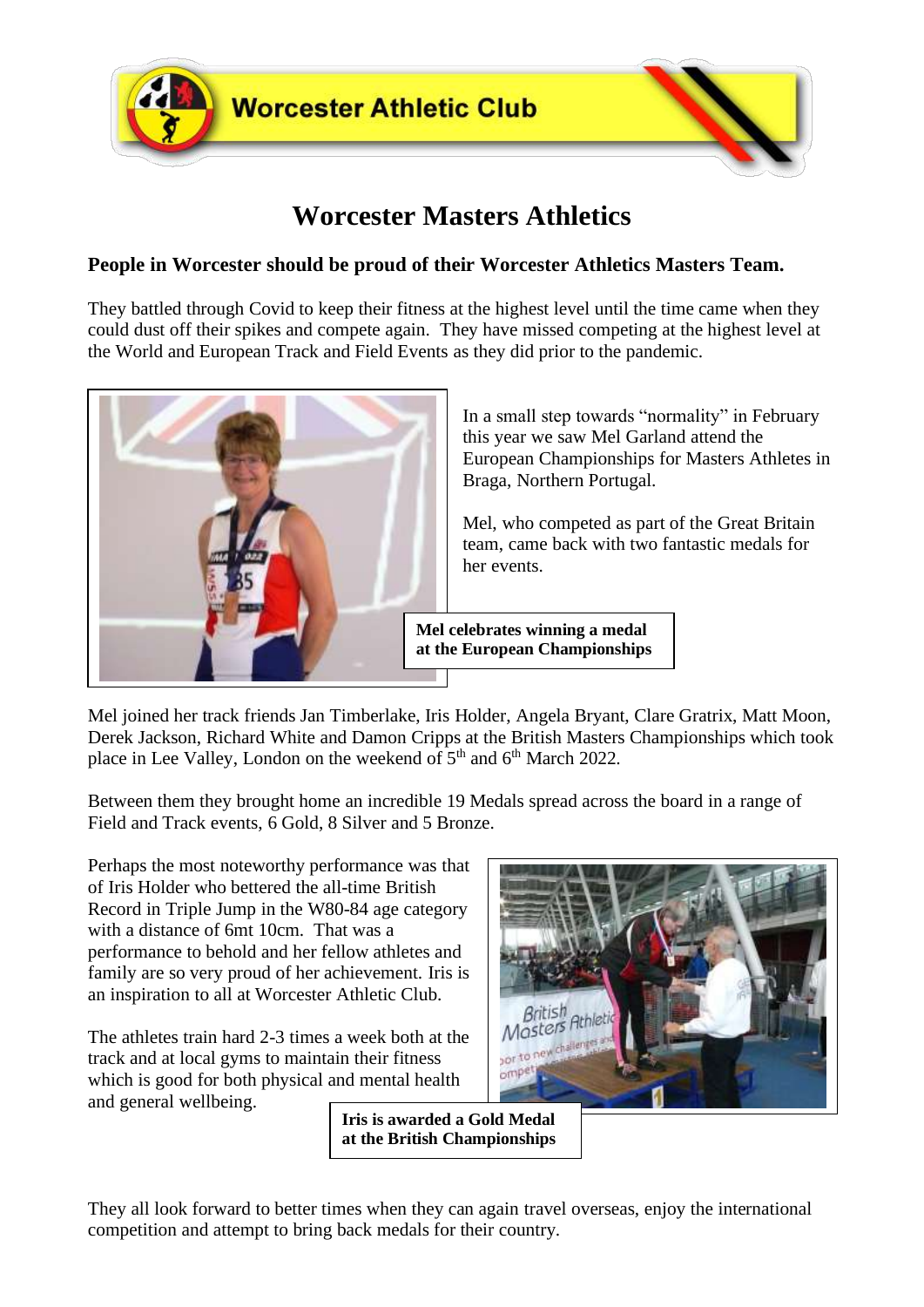

**Many of the Worcester Athletic Club's medal winning athletes. Left to right – Iris Holder, Derek Jackson, Jan Timberlake, Clare Gratrix, Angela Bryant, Mel Garland and Richard White**

**Missing from the photo due to work commitments: Damon Cripps and Matt Moon**

#### **FULL RESULTS**

#### **European Masters Indoor Championships, Braga (Portugal) - 20-27th February 2022**

**Mel Garland (W55)** Silver Medal - Triple Jump - 9.33m Bronze Medal - Long Jump - 4.47m

#### **British Masters Indoor Championships - Lee Valley, 5/6 March 2022**

#### **Iris Holder (W80)**

60m - Gold - 12.02s Long Jump - Gold - 2.57m Triple Jump - Gold - 6.10m **(British Record) Angela Bryant (W60)** 60m - Silver - 9.66s 200m - Bronze - 34.25s 400m - Silver - 80.74s